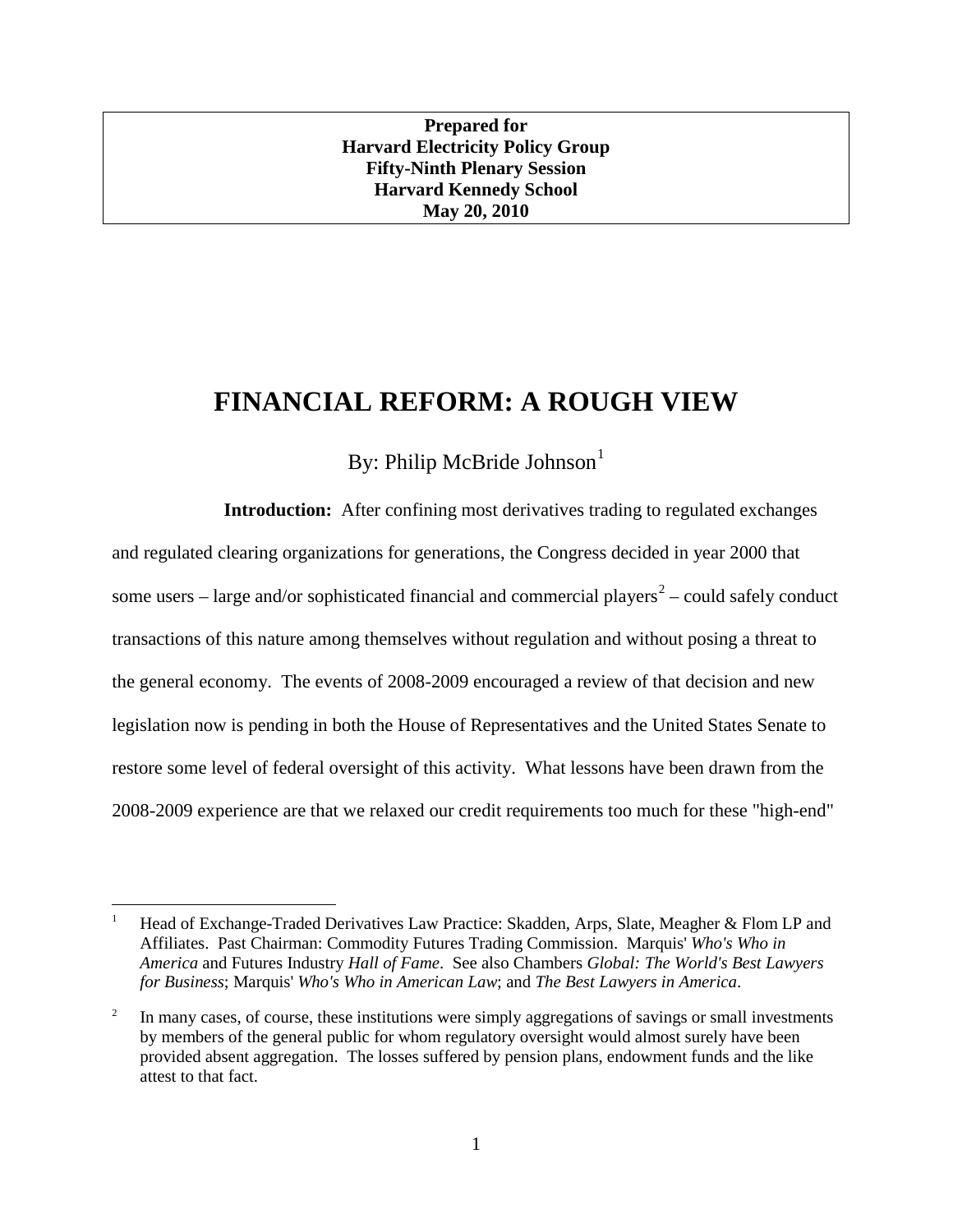transactions and that we lost sight of the growth and role of unregulated derivatives in our society.<sup>[3](#page-1-0)</sup>

Meanwhile, the segment of the derivatives world that had remained under federal supervision survived intact, without requiring a cent of TARP money or other forms of public bail-out. Not surprisingly, the Congress is now proposing to overlay some of those regulatory safeguards on the remainder of the derivatives markets.

**We are observing a moving phenomenon. What – if anything – emerges from the Congress may differ significantly from this snapshot.**

**Jurisdictional assignment:** The Commodity Futures Trading Commission ("CFTC") receives the lion's share of regulatory jurisdiction under these proposals, taking authority over all forms of presently-unregulated derivatives except those involving a security; the latter will be regulated by the Securities and Exchange Commission ("SEC").<sup>[4](#page-1-1)</sup> In a number of areas, the legislation contemplates that the two agencies will develop joint regulations – a process that has been slow of implementation in the case of their only other collaboration – security futures contracts, but separate actions are also allowed on a number of subjects.

**Instruments affected:** Swaps and other derivatives that are not currently

regulated but could exclude foreign currencies or transactions in non-financial assets resulting in

<span id="page-1-0"></span> <sup>3</sup> *This memorandum focuses solely on the derivatives to be regulated by the Commodity Futures Trading Commission and does not address the provisions for "security-based swaps" to be regulated by the Securities and Exchange Commission.*

<span id="page-1-1"></span><sup>&</sup>lt;sup>4</sup> The SEC's jurisdiction could include credit default swaps triggered by a failure to pay on a debt security even though it is an option with payment unrelated to the value of the underlying security.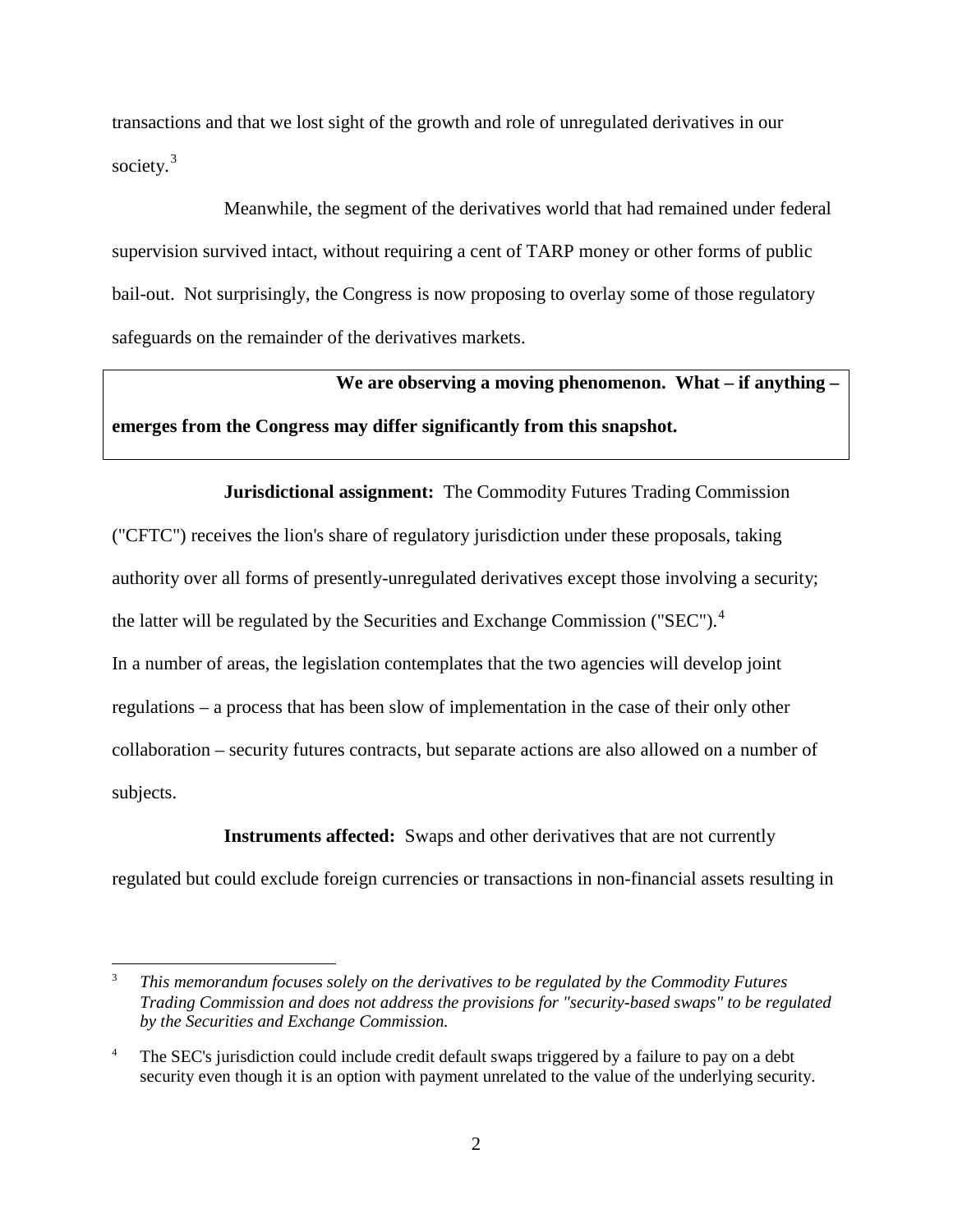physical delivery. The term "swap" is used to include *any* type of transaction including various forms of options and event-triggered payments.<sup>[5](#page-2-0)</sup>

**Registration duties:** For activity within the CFTC's jurisdiction, there are *at least* four new types of entities that must apply for registration and satisfy the related requirements. These include:

- *Swap dealers* that make it their business to offer or arrange derivatives transactions, including capital requirements related to non-cleared exposures;
- *Major swap participants* that may have other business operations but tend to maintain a substantial net position in derivatives not associated with their commercial risk management ("hedging") activity, including capital requirements related to non-cleared exposures;
- *Swap execution facilities* that offer mechanisms for others to execute derivative transactions but do not choose to qualify as designated contract markets (the CFTC's current full-service market category), including core principles similar to those required of a designated contract market;<sup>[6](#page-2-1)</sup> and

<span id="page-2-0"></span> <sup>5</sup> Structurally, a traditional swap is virtually indistinguishable from a futures contract. Both track the value of something in a symmetrical way, have a limited life, and are generally settled by cash payments. The CFTC exempted them from being regulated as futures contracts only because – in the early years – their use was confined to quite large or affluent participants ("eligible swap participants") through private negotiation. See 17 C.F.R. §35.1 *et seq.* Swaps with asymmetrical payments are virtually indistinguishable from options, also under CFTC jurisdiction except when securities are involved. While Congress might decide simply to eliminate the "swap" category of instrument and to fold it into the futures and/or option regimes, proposals to date have not taken that approach.

<span id="page-2-1"></span><sup>&</sup>lt;sup>6</sup> The existence of comparable "core principles" for swap execution facilities and for designated contract markets ("DCOs") may encourage new entrants to seek full DCO status.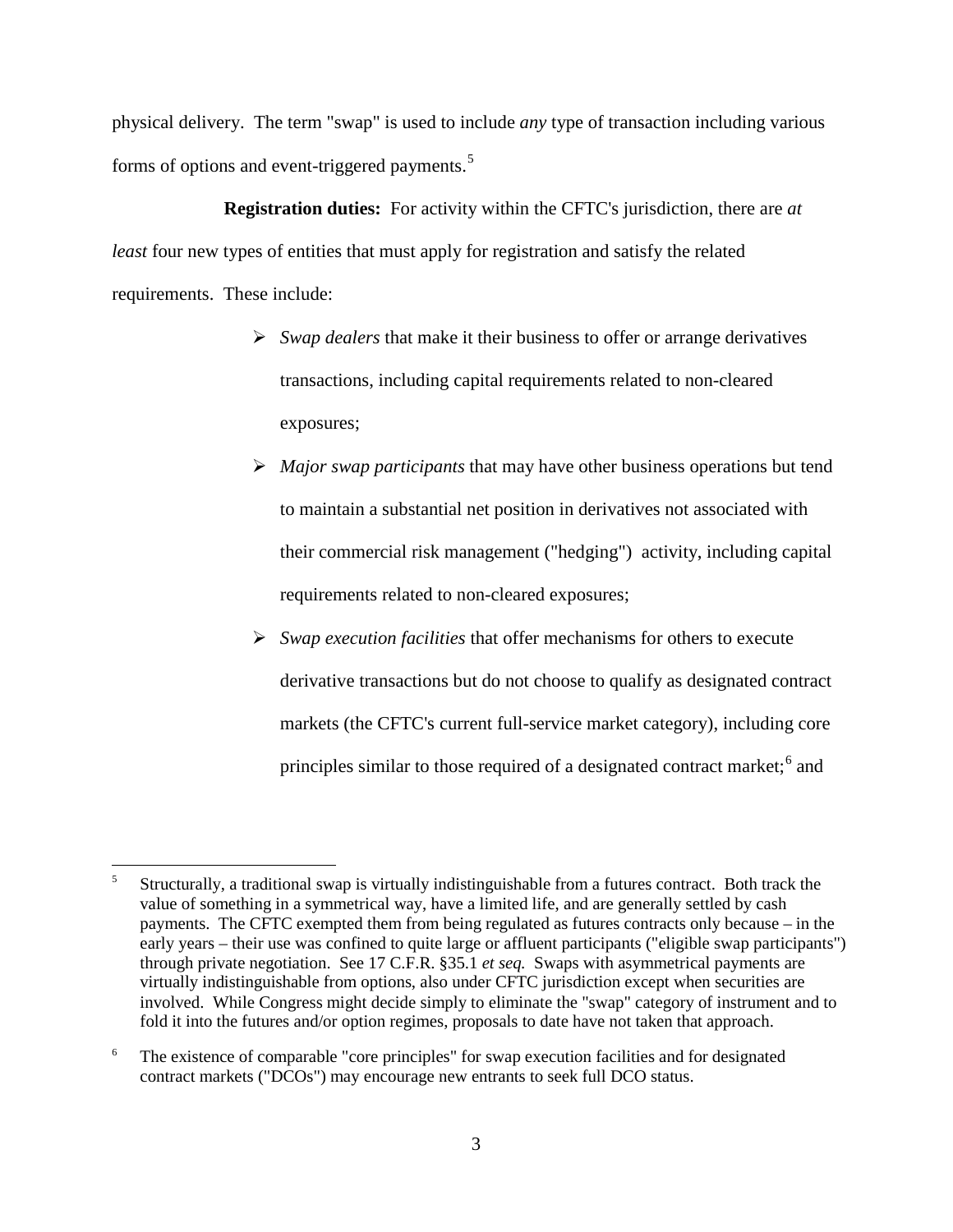*Swap data repositories* that collect and disseminate trade date related to derivatives activity not conducted on a CFTC-regulated market or through

a CFTC-regulated clearing organization, including core principles.

In addition, at least one of the bills authorizes - but does not require – the CFTC to impose standards on a foreign board of trade that allows direct access from the United States to its electronic trading and order-matching systems and settles based on the price of a U.S. market.

The definitions of "futures commission merchant," "introducing broker," "associated person," "floor broker" and "floor trader" would be amended to include persons dealing with derivatives ("swaps") other than futures contracts and commodity options.

Two categories of market that are now recognized in the Commodity Exchange Act – derivatives transaction execution facilities ("DTEFs") and exempt boards of trade ("EBOTs")– would be eliminated.

**Trading on CFTC-registered facilities and through clearinghouses:** The principal objective of most legislation is to require that derivatives transactions must occur on a transparent trading platform – a designated contract market or a swap execution facility – where the market is visible to all, and be made subject to the additional credit protections offered by a CFTC-regulated clearing organization.

Some bills prohibit derivatives trading except on a CFTC-designated contract market unless the parties are "eligible contract participants" as defined and modified in the legislation.

Transactions conducted between swap dealers, or between swap dealers and major swap participants, are generally required to be conducted on a trading facility and subject to clearing unless the facility or clearer refuses to do so. The latter could occur if the derivatives

4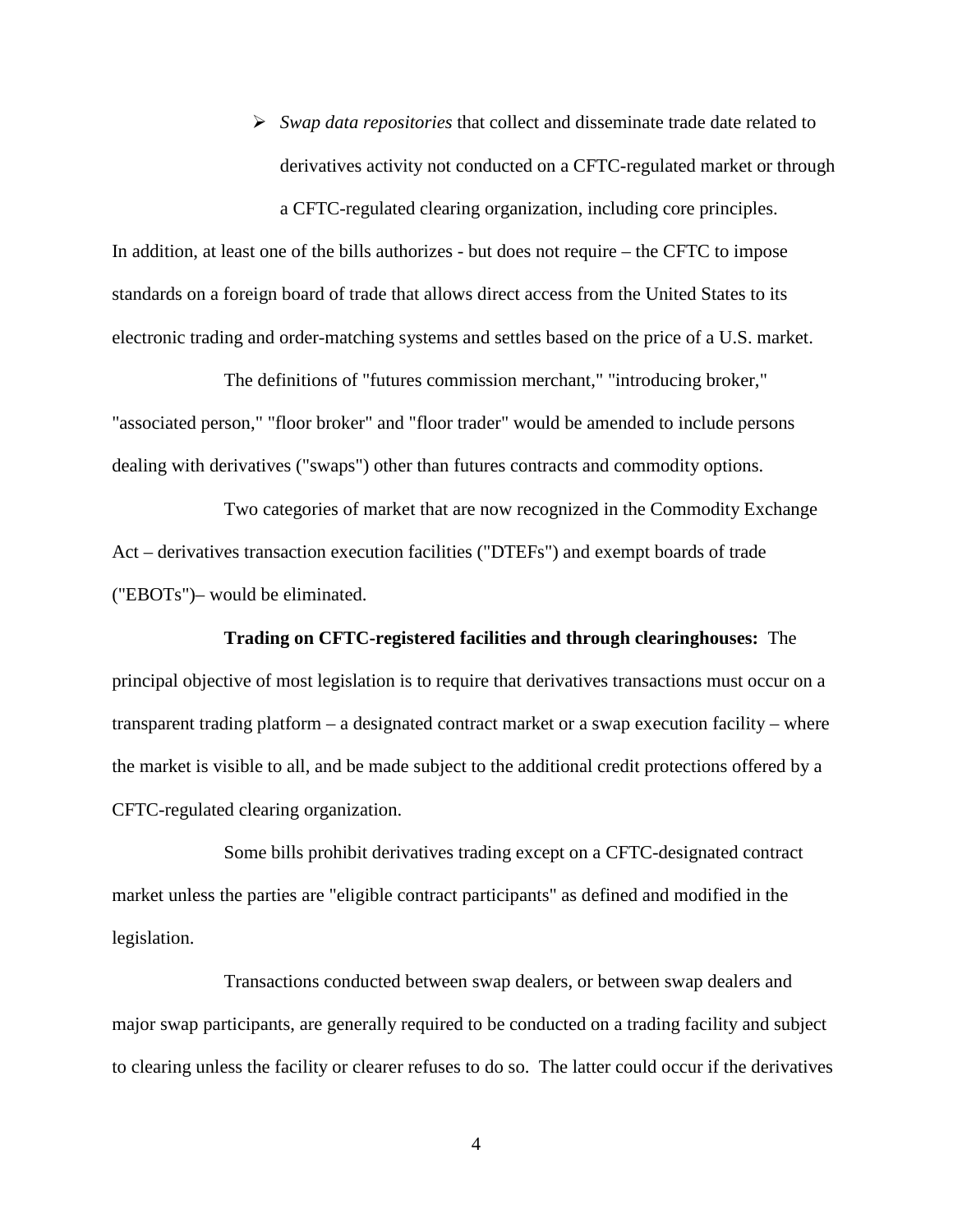transaction deviates in its terms from the more standardized instruments routinely traded and cleared; the difference in terms could impede liquidation of customized transactions in the event of default.

**Special rules for hedging end-users:** The one group of derivatives participants that may continue – at its election - to conduct derivatives transactions away from a CFTCregulated trading facility or a CFTC-regulated clearing organization are "eligible contract participants" as defined that are engaged in a line of commerce that is other than swaps trading ("end-users") and that employ derivatives to manage ("hedge") price risks arising from their commercial activities. These OTC transactions may be between end users, with a swap dealer, or with a major swap participant – an exception from the trading/clearing requirement for the latter two categories that would normally apply.

**Financial requirements:** In addition to the capital requirements imposed on registered swap dealers and major swap participants, the prudential regulator (CFTC, SEC or bank regulator) would establish initial and variation margin requirements for all non-cleared derivatives transactions that may include non-cash collateral if approved. Swaps to which a commercial hedger is a party may be exempt from the margin requirements under certain versions of the legislation.<sup>[7](#page-4-0)</sup> Initial margin is to be segregated with an independent custodian for uncleared trades if the counterparty requests.

<span id="page-4-0"></span> <sup>7</sup> A proposal to "grandfather" existing swaps so as to require collateral only for swaps created after enactment, promoted by Berkshire Hathaway, was recently defeated in the Senate. It was not immediately evident whether the rejection applies only to swap dealers or (in Berkshire's case) major swap participants.